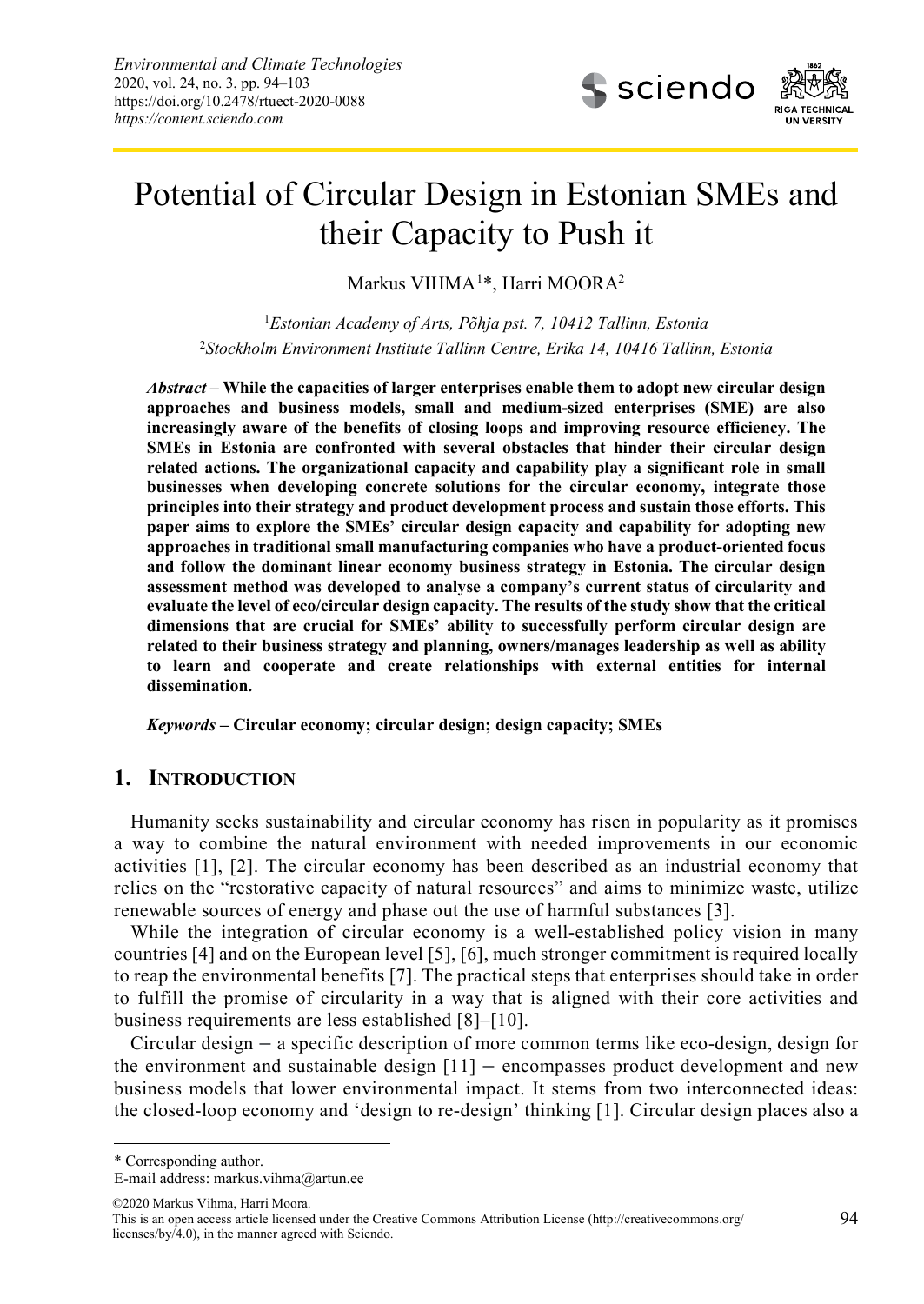strong emphasis on product life extension [12] in addition to 'designing out' waste [1]. It's a form of economic efficiency that emphasizes increasing the utilitarian value of input and reducing the overall output and can be best understood as an opposition to the conventional "take-make-dispose" logic of resource use [13].

While the capacities of larger enterprises facilitate the adoption of benefits from new circular products and business models, small and medium-sized enterprises (SMEs) are also increasingly aware of the benefits of closing loops and improving resource efficiency: saving material costs, creating competitive advantages and entering new markets [14]. However, moving towards new circular products and services requires fundamental change across the whole organization. It demands organizational strategy and structures that require that the company innovate in multiple areas.

Numerous barriers can hamper the implementation of circular design and economy practices by SMEs, such as lack of support from the supply and demand network and lack of capital [15], [16]. Setting aside the typical external factors such as the state's lack of support for long-term thinking that would give motivation to develop circular practices, there are also internal ones that matter. Circular products and services relate strongly to the capability (knowledge, technical skills and organizational capacity) and environmental culture of a small enterprise to manage innovation [15].

Compared to several other European Union (EU) member states, the circular economy is not integrated into national policies or strategies in Estonia. This is one of the reasons why the circular economy has been a fairly unknown concept among Estonian business sector and especially SMEs. However, since Estonia has a small and open economy, many SMEs are facing pressure to improve their economic performance, particularly their resource and energy efficiency. Although some improvements can be achieved through reorganizing the manufacturing processes, more proactive and export-focused SMEs have recognized that to stay competitive, they also must consider the circularity of their products. The SMEs in Estonia are confronted with significant obstacles that hinder their circular actions. Organizational capacity and capability play a significant role when developing the circular economy concept and integrating and maintaining it in the business and product development processes of small businesses. Developing one-off solutions alone does not lead to circular transformations and the organization must lead and support sustained effort over time.

During the past decade, new product development has increasingly been recognized among Estonian SMEs as a critical factor in ensuring business success and continued survival. In addition, the turbulent business environment and changing customer needs require new methods that bring successful new products to the marketplace. Traditional manufacturing SMEs, thus, provide an ideal setting to investigate small firm organizational capacity for switching from linear to circular product designs and operations.

This paper aims to identify the organizational capacity and capability for traditional small manufacturing enterprises in Estonia which have a product-oriented focus and follow the dominant linear economy business strategy to adopt circular design approaches. The question is whether their organizations support the development of circular designs or not and what could be improved for systematic integration of circularity in their businesses. Understanding of the current state of affairs in the industry is critical both in order to define future research and determine the requirements for supporting companies moving towards more circular products and business models and sustain them.

The authors also intend to relate the identified organizational barriers to capabilities, as the complexity of integrating sustainability and business demands an increased capability in managing constraints for disruptive changes and circular innovation.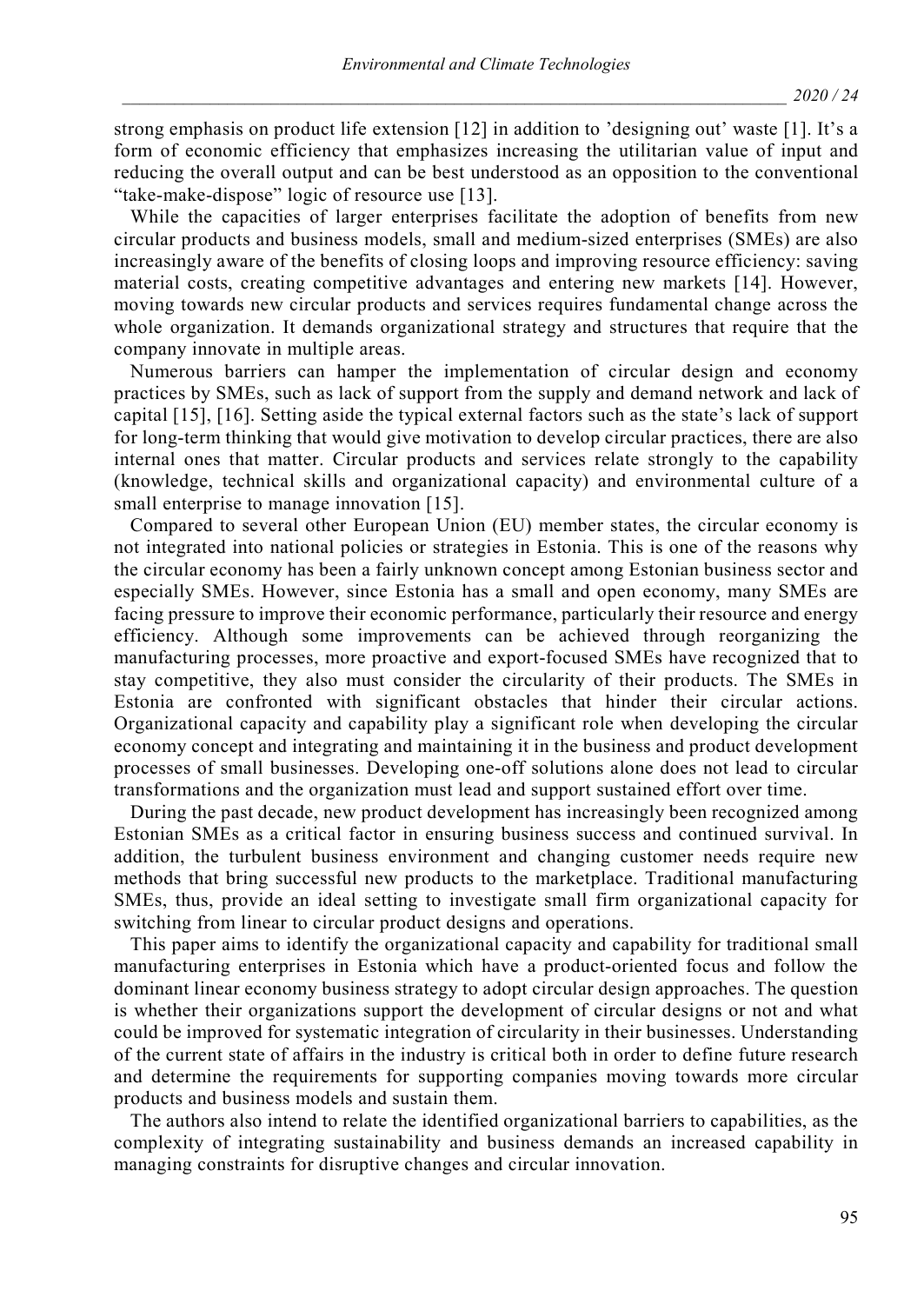# **2. INNOVATION AND PRODUCT DEVELOPMENT IN ESTONIAN SMES**

SMEs represent 99.9 % of all Estonian companies and they contribute to 76 % of added value generated by all Estonian companies (this is 18 % above the respective EU average) [17]. SMEs employ 79 % of the population and make 75 % of private sector investments [17]. The large majority of them feel confident enough to increase their turnover and market share [18]. The value added and employment rise of micro- and small enterprises has been especially fast.

On the whole, most of the SMEs operate in trade, accommodation and food services, manufacturing, agriculture, transport and logistics and building [19]. Typical manufacturing companies are still mostly operating in traditional (low technology) sectors. Many SMEs in Estonia are also engaged as subcontractors. The largest share of subcontractors comes from the manufacturing sector, where over 18 % of SMEs act as subcontractors [20].

This is the reason why SMEs are not much engaged with product development and their turnover of new products is modest [21].

44 % of Estonian SMEs have carried out some process or product innovation and 34 % have introduced changes in their management or marketing [21]. Only one third of SMEs have managed to implement those improvements without external help. Innovative entrepreneurs in Estonia are still behind the EU average when it comes to the growth of turnover of new products and services. The number of enterprises that introduced an innovation with environmental benefits is a mere 42 % of the EU average [22].

SMEs play a significant role in the economy, and they have advantages in terms of flexibility and possible innovation capacity that put them into a central role in the implementation of circular economy in Estonia.

## **3. METHODS**

A two-fold approach was selected for the research. First, to get an overview of the general state of affairs among SMEs in Estonia, a questionnaire survey was used to learn about the awareness of circular economy and companies' proficiency with product development including environmental and circular product development. For that, an internet-based survey was sent out to 667 companies. The survey had a graph succinctly explaining the circular economy concept and questions to see if they are aware of what circular design is, what the perspectives of implementing it are and if and how it has been done at their companies.

Second, in-depth semi-structured group interviews, site examinations and background analyses were conducted with five case study companies to gather empirical understanding of their eco/circular design capacity. The five studied companies represented a cross-section of typical Estonian established and mature manufacturing SMEs (no start-ups were examined). For the sake of anonymity, the companies in this study are referred to as:

- − *The Subcontractor* a typical Estonian-owned contract manufacturer with a long tradition of offering high-quality and competitive pricing without an emphasis on developing their own products. However, with the now-changing market they have started to recognize the need for updating their offerings;
- − *The Designer* a small design company of employees/craftspeople, owned and managed by the designer;
- − *The Mature Local* a classical Estonian-owned eco-design-oriented company in a competitive market. They perform their own environment-oriented product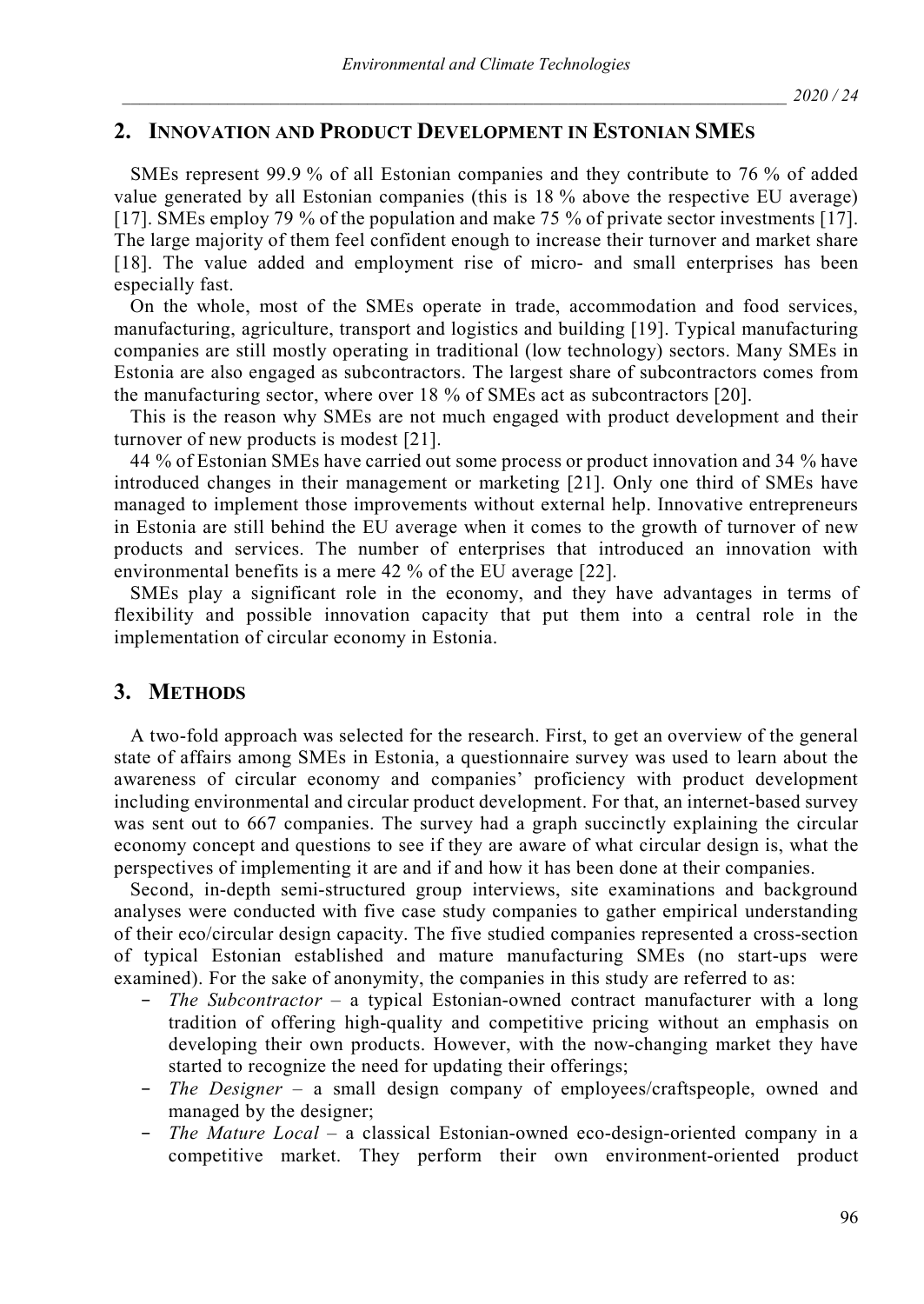development;

- − *The Group Manufacturer* a manufacturing facility owned by a foreign parent company. The company is technologically advanced and looking for ways to develop their product portfolio to rise from a mere manufacturing factory to a partner with high value offerings;
- − *The Group Member* a foreign-owned company of a Scandinavian group with close internal ties and interaction with other group members.

The assessment of the eco/circular design capacities of these selected SMEs was based on an assessment framework (Circular Design Audit) that was developed by the authors of this research to be used as a practical diagnostics tool also beyond this study [23]. The tool helps assess the existing strategy, organizational structure, processes and relevant design management aspects of the organization to identify the major needs, and possible weaknesses and strengths for business model and circular product development (see also Table 1). The assessment framework is based on elements of the so-called Innovation Diamond model [24] that has been widely used for measuring the innovation capability of organizations.

| Table 1. Dimensions and Factors of the Used Eco/Circular Design Capacity |
|--------------------------------------------------------------------------|
| <b>ASSESSMENT</b>                                                        |

| <b>Dimensions</b>      | <b>Factors</b>                                                                                                                                                                                                                                                                                                                                                                                                     |
|------------------------|--------------------------------------------------------------------------------------------------------------------------------------------------------------------------------------------------------------------------------------------------------------------------------------------------------------------------------------------------------------------------------------------------------------------|
| <b>Strategy</b>        | The assessment looks at whether the organization has a strategy that supports innovation<br>and design as well as well-managed strategic planning process in place that supports it. It<br>is beneficial to understand if the innovation and design is appreciated by entire<br>organization and if there are mechanisms in place that effectively implement the<br>company's strategy and values.                 |
| Organization           | If the organizational structure encourages, rather than stifles, innovation and design<br>through effective top-down, bottom-up, and lateral communication and coordination<br>within the organization. Also, if the roles and responsibilities regarding the design process<br>are clearly defined and whether management has put in place a system that encourages<br>employees to bring forth new ideas or not. |
| Processes & procedures | If the organization has the ability to manage its internal product design processes, mainly<br>with the existence, robustness and flexibility of the organization's product development<br>process.                                                                                                                                                                                                                |
| Linkages               | If the company has access to knowledge, experience and skills in circular economy<br>outside the organization itself. For that, the assessment looks at the organization's ability<br>to cooperate and create relationships with external entities, such as customers, suppliers,<br>research institutions, consultancies, business partners, etc.                                                                 |
| Learning               | If the knowledge, skills and experience about circularity and circular products is being<br>developed systematically and moreover, shared across the organization for everyone to<br>learn from and improve on. If the organization is able to learn from its successes and<br>failures, gather external knowledge from outside and if it is committed to the training and<br>development of its employees.        |

Each of the above-mentioned dimensions was measured by a set of questions to evaluate and assess the organization's overall innovation and design management profile. Semistructured interviews were held with predefined questions about the above dimensions and additional inquiries were made depending on the need and profile of the company. A score from 1–3 was assigned to each of the specific questions where 1 indicated "exists," 2 "partly" and 3 "does not exist."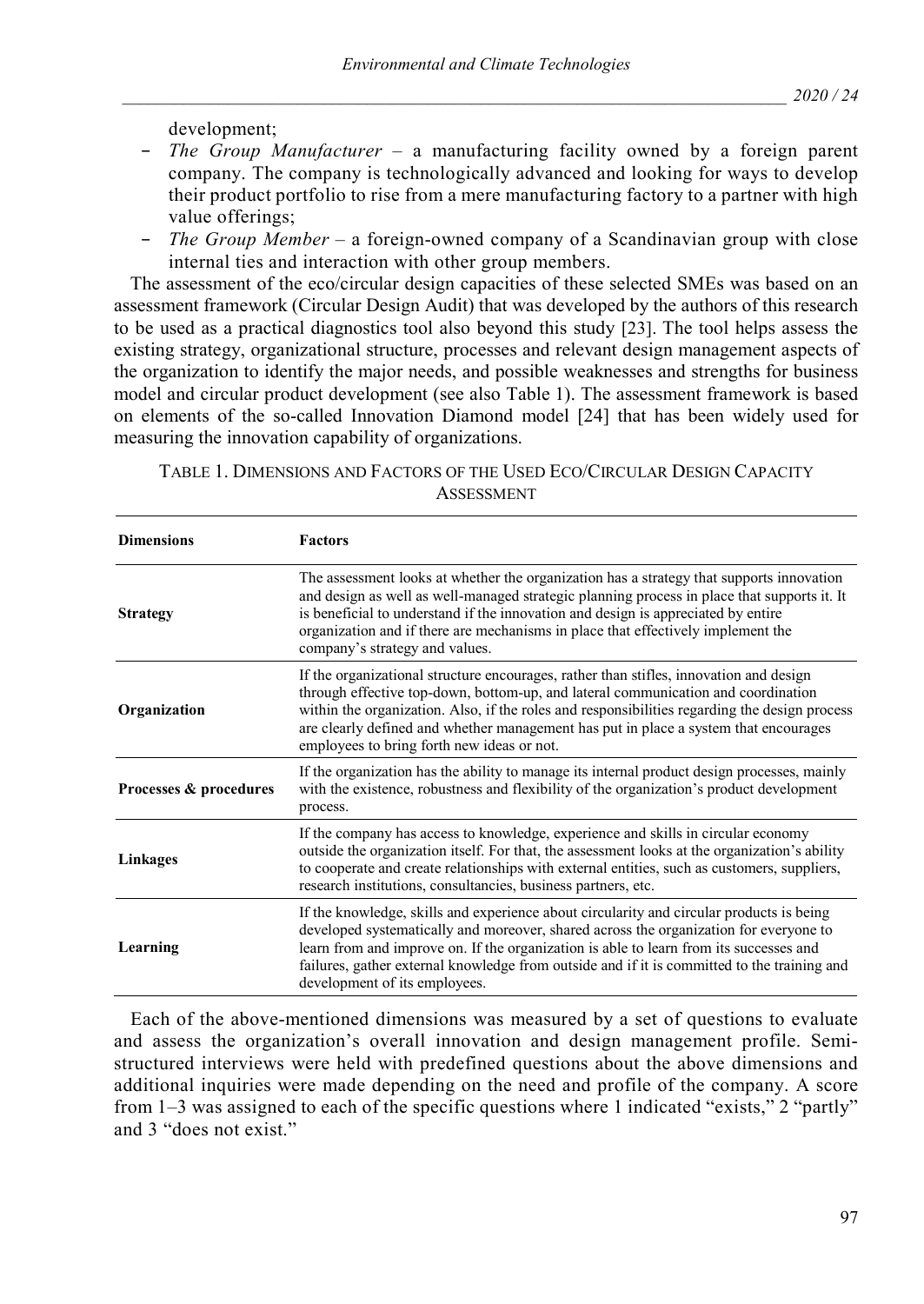## **4. RESULTS AND DISCUSSION**

### *4.1. General Status Concerning the Environmental and Circular Product Design from Survey Results*

The number of companies who submitted their answers to the questionnaire survey was relatively low (21 companies of 667 polled). One of the reasons for a low response rate could be the fact that the subject matter is unfamiliar to the companies. Therefore, the low response rate could reflect the low awareness about circular economy and circular design among the general public. However, even with a low number of respondents, the following conclusions can still be made.

Nearly half (52 %) of the answered companies have between 10 and 50 employees (see Fig. 1).



Fig. 1. Share of respondents by the number of employees in their companies.

Around 80 % of the companies are engaged with product development at a certain level. Around 70 % of companies claimed that they have considered environmental aspects concerning their products. However, only 30 % of respondents claimed to have released products that are marketed as environmentally responsible. This may be because the majority of companies are focusing their environmental improvement efforts mainly on the manufacturing process. In addition, it may be caused by variances in the number of the companies' own products in the whole product range, as subcontracting is a common practice.

Among those SMEs who responded, the term "circular economy" is known (71 % of respondents) and more than half (57 %) of them see potential in implementing circular economy principles in their business models. The most common practices that companies already have applied have been designing for efficient manufacturing (focusing on improving the environmental performance of their production process) and resource conserving (choice and selection of circular materials). Product life extension and design for end of life recycling as circular design strategies have been used less often. The least used strategy was offering the product as a service (see Fig. 2).

The results of the questionnaire show that Estonian SMEs concentrate on simpler circular design solutions: product material choices and manufacturing processes improvements. Far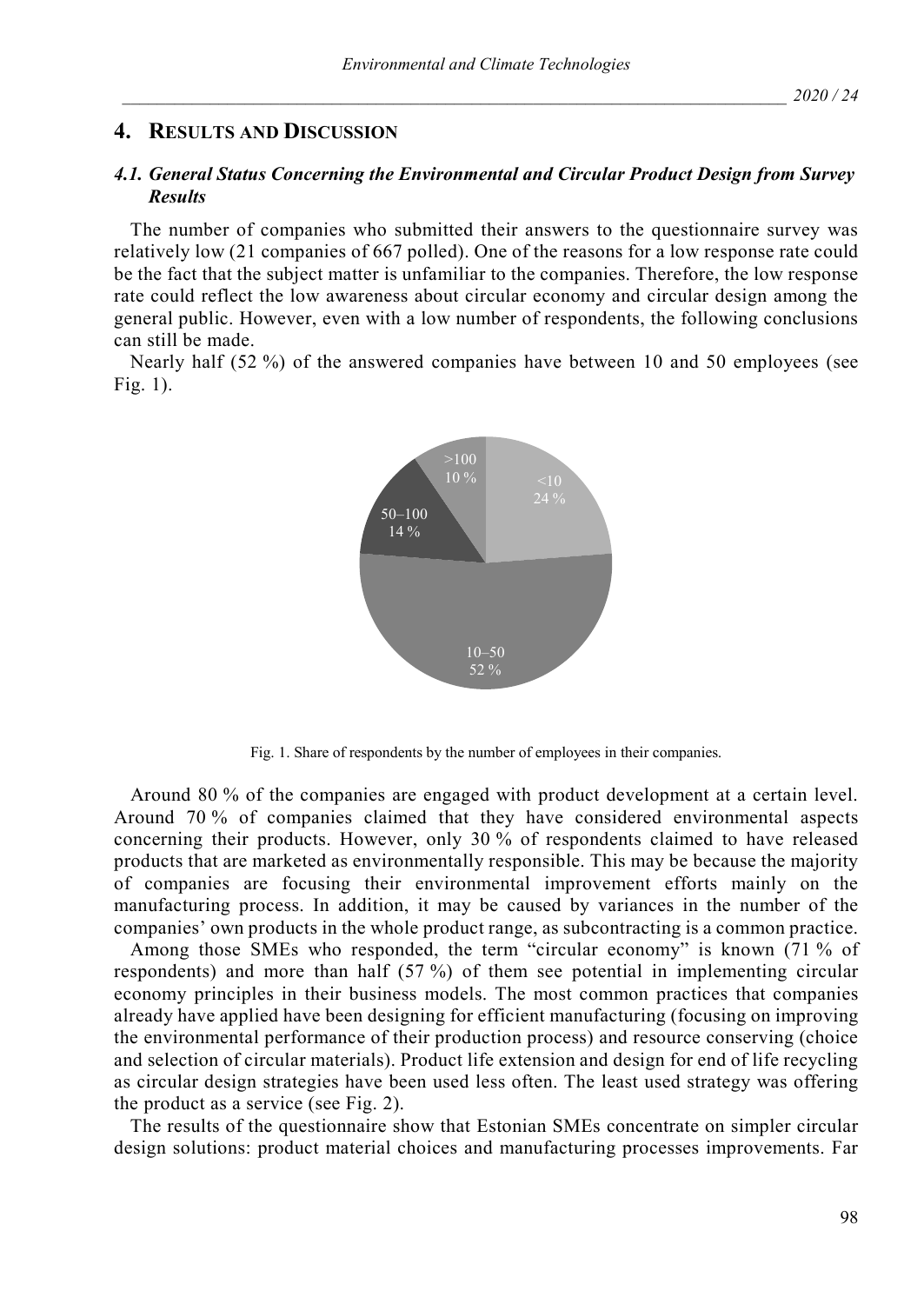fewer companies have applied circular design in its full potential or changed their business models to create long-lasting products and develop services that support them.



Fig. 2. Use of a circular design approach in the company's product development.

## *4.2. The Organizational Capacity and Capability to Apply Circular Design from In-Depth Assessments*

The results of the circular design and product development capacity assessment of typical Estonian SMEs varied greatly among companies (see Fig. 3). The variances of circular design capabilities are the result of the nature of the companies and the business models their activities are based on, as well as leadership and creativity, type of ownership and resources (both human and financial).



Fig. 3. The results of companies' circular design capacity assessment by dimensions.

#### *4.2.1. Business Strategy and Strategic Planning Process that Supports Circular Design*

The results of the assessment show that the companies that are owned by foreign capital (the Group Member and the Group Manufacturer) are more likely to have a well-defined business strategy and strategic planning process that supports circular design. Foreign-owned companies also tend to have a higher-level management culture. For example, the benefit of being a group member of an international consortium is that the parent company (from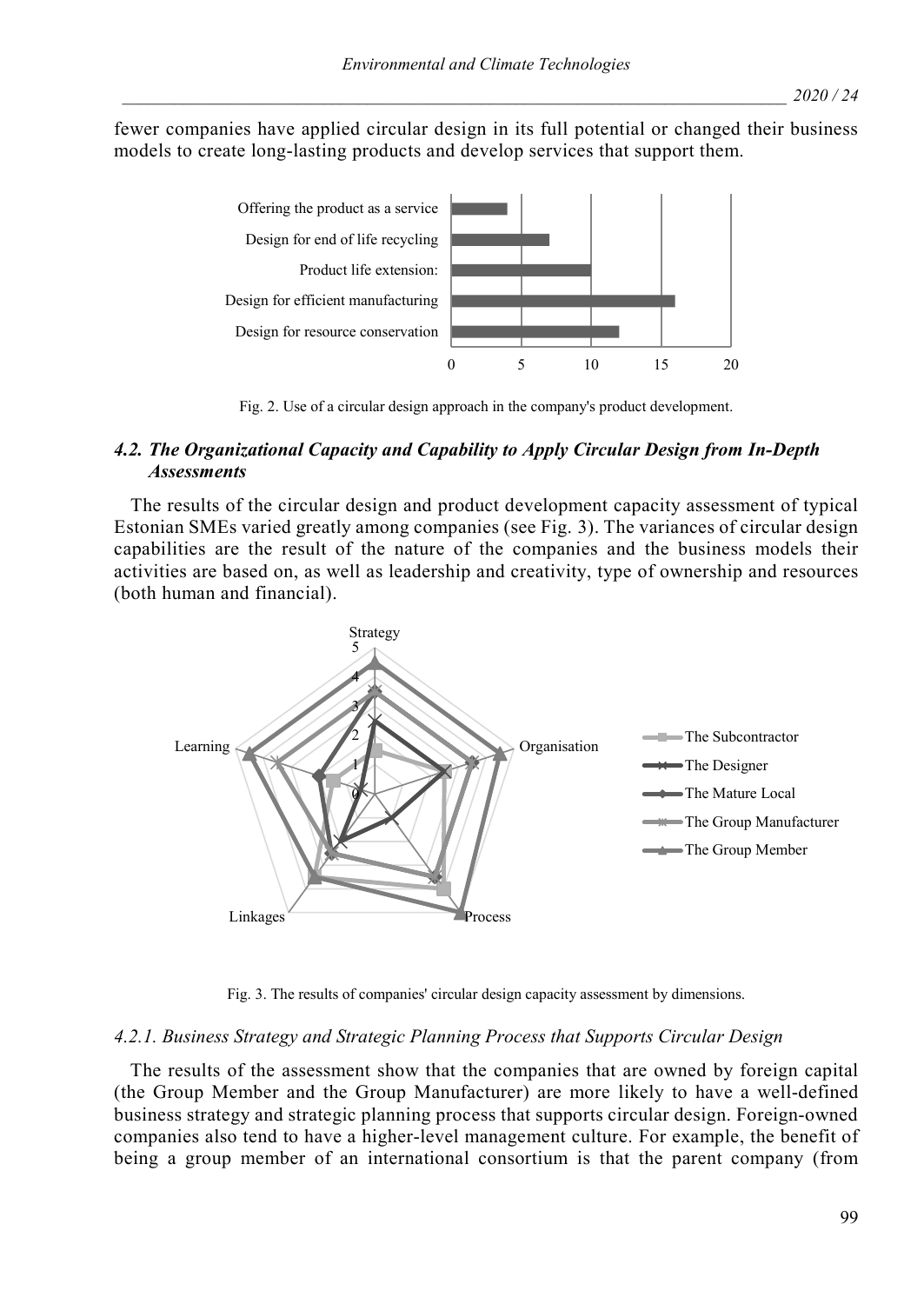Scandinavia) requires that the subsidiary perform rigorous strategic thinking on environmental topics and circular design. However, the higher performers do not always use this strategic connection and potential as the strategic approach is largely limited with the application of environmental management systems, namely ISO 14001, and referring to the strategic documents developed in the headquarters. Therefore, the environmental concerns and routines (including the circular product development) are not always fully integrated into the local company management system.

The Mature Local has a clear understanding of the need for environmentally considerate product development, however that did not translate into systematic changes to the existing business strategy. In the case of the Designer, his/her own personal vision and convictions took precedence over the established strategy. The business strategy of the Subcontractor was clearly the least established.

#### *4.2.2. Organizational Structure and Culture*

All of the SMEs examined had relatively strong organizational setting. The Group Member and the Group Manufacturer scored the highest again due to well-established organizational structures in place. Those structures encourage innovation and design through effective topdown, bottom-up and lateral communication and coordination within the company. However, neither companies showed great results in creating the structure to allow higher level circular design. It means that they all are fairly classical manufacturers where mixed teams and skills for product development are mediocre. Nor have any of the studied companies systematically assessed their risks and opportunities to seek higher earnings with new business models or adapt to changing contexts.

#### *4.2.3. The Ability to Manage Internal Product Design Processes*

The existence, robustness and flexibility of the organizations' product development process were examined. All the assessed companies emphasized the environmental aspects of their manufacturing processes (e.g. energy- and resource efficiency). This is understandable because increasing their manufacturing efficiency has so far given the clearest benefits. Those companies that had a quality or environmental management system (ISO 9001 or ISO 14001) showed a higher ability to manage their manufacturing and product development processes. Therefore, the Group Member and the Group Manufacturer and to a lesser extent the Mature Local have the clearest system for communication, project management, client feedback and product development. Other companies are also procedural but less systematic and those functions are conducted ad hoc. An obvious example is the Designer. An exception is the Subcontractor whose main focus was on the quality management of the manufacturing process. That company's procedures related to product quality and innovation were lacking.

#### *4.2.4. Linkages – Ability to Cooperate and Create Relationships with External Entities*

The foreign-owned companies clearly had a greater ability to cooperate and create relationships, as they have the necessary network and the opportunity to gather knowledge. However, the study revealed that those companies do not always excel at creating linkages outside their companies to take full benefit of their opportunities. Either for benchmarking against competitors or tapping into new knowledge from networks or universities, the companies are not in isolation and perform within their local region. However, largely they rely upon their own experience and to a lesser degree on local contacts. All companies emphasized that it is very difficult to initiate mutual circular cooperation/contacts or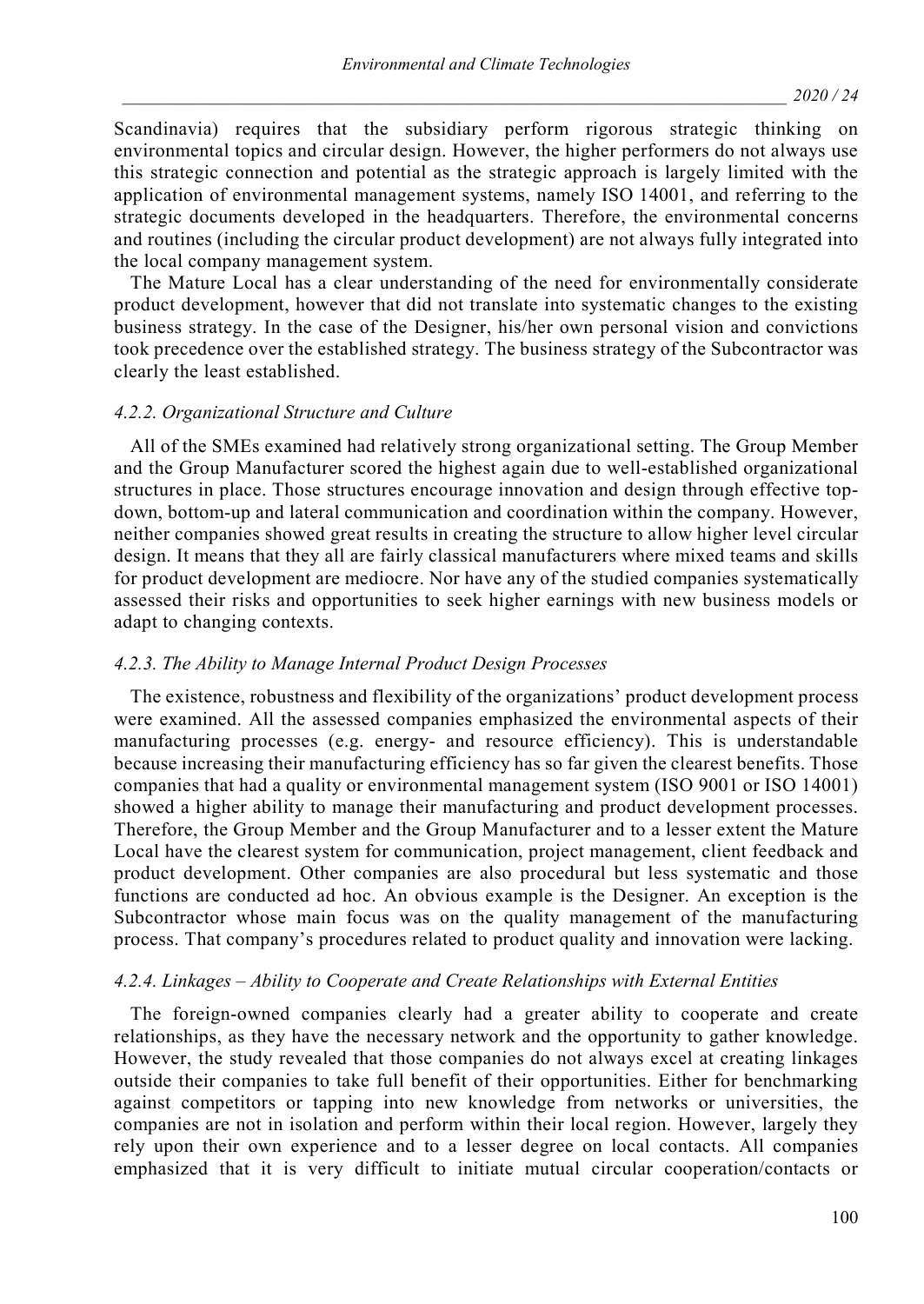industrial symbiosis partnerships with other companies, because there is no such culture in Estonia. At the same time, the companies also mentioned that it is difficult to find local experts and consultants for environmental and circular design. It is important to note that there is very little cooperation between Estonian universities and SMEs. The universities are seen as unsuitable partners for innovation or cooperation on eco/circular design projects, because they lack "entrepreneurial" and agile mindset as well as practical tools that are suitable for SMEs in developing their circular products.

## *4.2.5. Learning – Ability Learn and Gather External Knowledge*

Learning varies in most of the assessed dimensions because of the existence of linkages and ability to internally disseminate information. Learning ability and the incorporation of external knowledge is heavily dependent on the context of the company and the quality of the contacts it has. The companies that are members of bigger groups or consortiums have clear advantages, as they have much better opportunities to seek relevant knowledge. Also, the implementation of standardized environmental management systems (ISO 9001 and ISO 14001) creates a framework for systematically gaining external knowledge and seeking opportunities. Still the experiences of the analysed companies show that the implementation of those standardized management systems can be merely formal and the established structure may not benefit them after all. Not always do they carry on to the innovation and design processes.

The Subcontractor, the Designer and the Mature Local have not paid attention to the systematic organizational learning from clients, their performance targets and market or larger socio-technological developments. Neither does what they have learned circulate through the company.

### *4.3. Critical Dimensions of SMEs' Circular Design Capacity*

Based on the results of the study it can be said that the critical dimensions that are crucial for SMEs' ability to successfully perform circular design are:

- *Relevant strategy and planning* this is a critical dimension of SMEs' circular design capacity, because creating and applying a strategic plans helps to define the necessary steps over time and lead the process. It is also important to periodically re-evaluate the strategy. The study showed that companies with foreign ownership are best positioned in terms of strategy. However, those advances are not sufficiently used and the strategies remain general without a proper internal ownership that could hinder the capacity for circular product development.
- − *Network integration* being part of a bigger consortium or network is highly beneficial to a company. As SMEs cannot individually possess all the resources and capabilities needed to develop circular design and new products, they have to rely on a network of partners. Being a member of an international consortium or having a wide network of business and other knowledge partners is highly advantageous as it creates a better foundation for a company to learn and gather experience.
- − *Learning process* the ability to learn and integrate external knowledge is a major dimension that ensures successful circular design. It comes from the fact that integrating the environmental and circular economy topics into the product development process requires a significant amount of additional knowledge and skills (e.g. ability to analyse products life cycle impacts, gathering and analysing environmental information, assessment of future developments and risks, analysing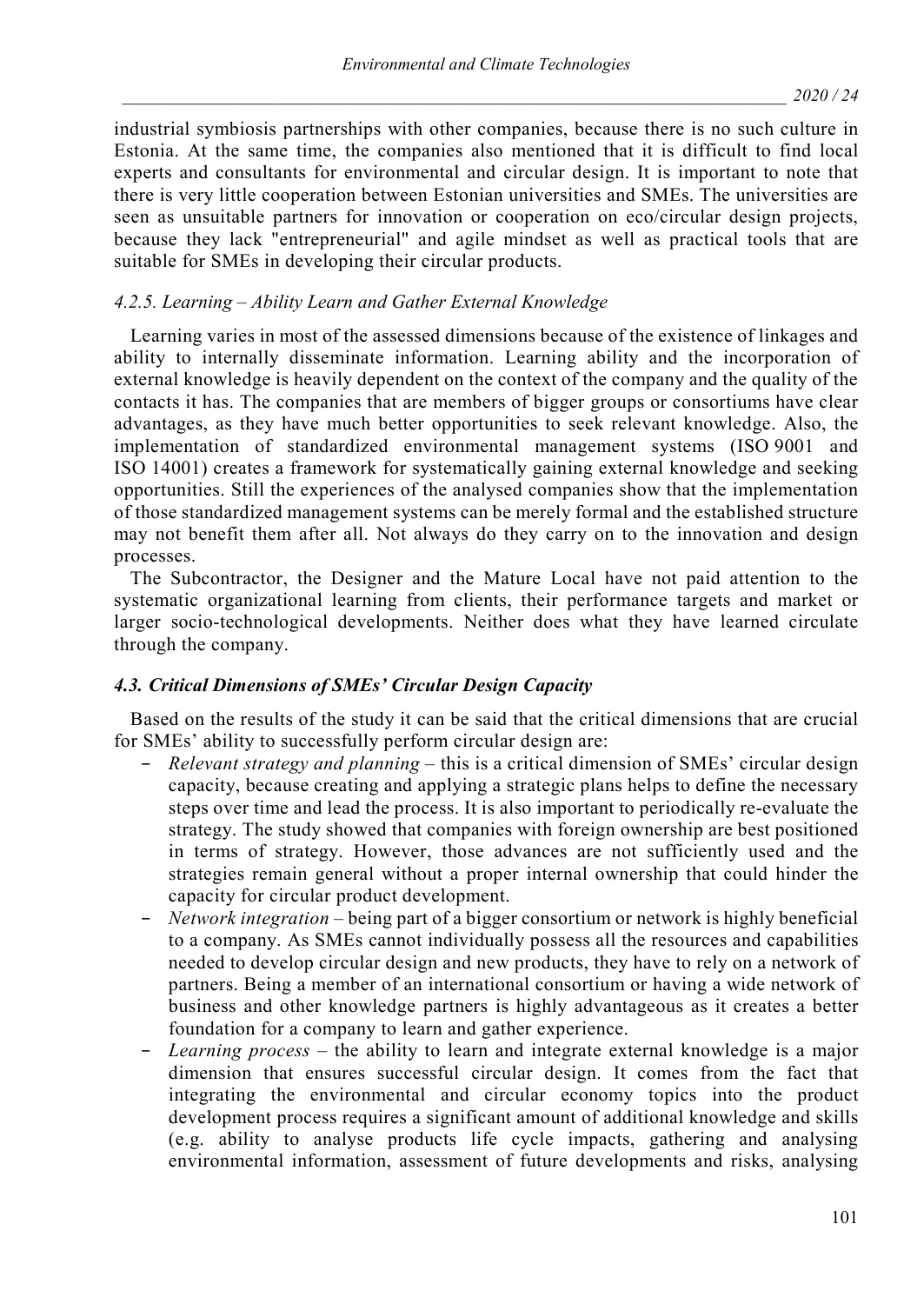policy and legal developments, etc.) compared to a classical product development process that mostly looks at the user experience. As small companies do not generally have great resources to procure external knowledge and skills it is important to develop external collaborations that offer them.

− A very important driver of innovation and circular design for SMEs is *owners and the managers' leadership.* This is especially relevant in small companies where it is difficult to create advanced and resource-demanding management systems as well as well-established business strategies. Following their vision for the business, they drive the company's innovation and circular design activity with goals and consistent product development.

## **5. CONCLUSIONS**

The purpose of this study was to identify the organizational capacity and capability for traditional SMEs in Estonia to adopt circular design approaches. SMEs play a significant role in the economy and therefore they are of key importance in the implementation of circular economy in Estonia.

The results of the study show that a relatively large share of SMEs have heard of circular economy and more than half (57 %) of them see potential in implementing circular economy principles in their business models. However, the Estonian SMEs still concentrate on simpler circular design solutions: mainly on manufacturing processes improvements and product material choices, such as choosing the raw materials with lower environmental impact.

The results of the circular design capacity assessment of 5 typical Estonian SMEs showed that eco/circular design capacity and capability depends on the nature of the companies and the business models that their activities are based on, leadership and creativity, type of ownership and resources (both human and financial). That's why the highest eco/circular design capacity was in those companies who belong to foreign owned international groups.

Compared to other companies the companies who are members of bigger groups or consortiums have a higher capacity in all assessed dimensions. Such companies tend to have a stronger management culture and strategic planning and therefore also clearer environmental policies and higher inclusion of environmental considerations in their production and product development. They also have a clear advantage in regards to cooperation and learning as they have much better opportunities to seek relevant knowledge. The smallest capacity to implement circular economy principles is in subcontracting companies who lack the necessary business strategy and thinking, internal product design processes, linkages and abilities to learn.

The study has helped to reveal the critical dimensions that are crucial for SMEs' ability to successfully perform circular design. The most significant are the existence of relevant strategy and planning as well as the leadership of the owners and/or the managers, especially in small companies where it is difficult to create advanced and resource-demanding management systems as well as well-established business strategies. As the implementation of eco/circular design requires a significant amount of additional knowledge and skills (e.g. ability to analyze products life cycle impacts, gathering and analysing environmental information, assessment of future developments and risks, analysing policy and legal developments, etc.) compared to a classical product development process then it is very important that the SME's would have the ability to learn and integrate external knowledge – another crucial dimension that ensures successful circular design. And last but not least – circular design approaches and the business models of circular economy require close